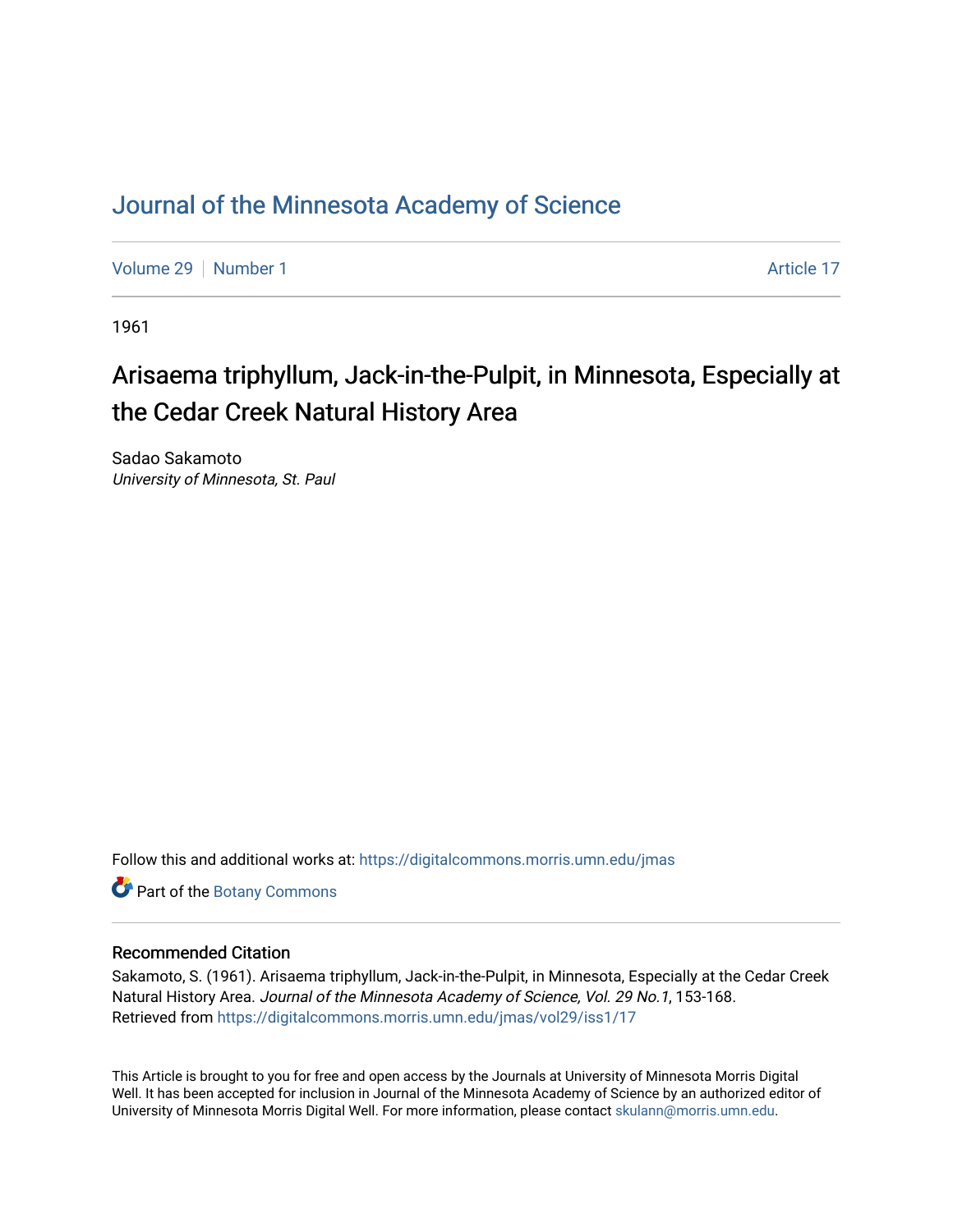#### *ARISAEMA TRIPHYLLUM,* JACK-IN-THE-PULPIT, IN MINNESOTA, ESPECIALLY AT THE CEDAR CREEK NATURAL HISTORY AREA'

#### SADAO SAKAMOTO *University of Minnesota, St. Paul*

*Arisaema triphyllum* (L.) Schott is a member of the Araceae, or Arum family and is distributed widely in temperate regions of North America, from Nova Scotia to Florida, Ontario, Minnesota, Kansas. and Louisiana. Various aspects of this species have been investigated by many botanists since the last decade of the 19th century. Several taxonomists have treated the Jack-in-the-Pulpit in different ways since Linneaus described it first in 1753, under the name *Arum triphyllum,* in his Species Plantarum. In 1940 Fernald considered this North American genus, *Arisaema* to consist of three species: (1) *A. triphyllum* (L.) Schott, with its form *pusillum* (Peck) Fernald, (2) *A. stewardsonii* Britton, and (3) *A. atrorubens* (Ait.) Blume with its two forms, f. *zebrinum* (Sims.) Fernald, and f. *viride* (Engler) Fernald. More recently, Huttleston (1949) studied this group in a more comprehensive way, from taxonomic, ecologic and cytologic points of view. He considered the eastern American Jack-in-the-Pulpit, *A. triphyllum* (L.) Schott, in the broad sense, to consist of three major subspecies: subsp. *triphyllum* Huttleston, subsp. *stewardsonii* Huttleston and subsp. *pusillum* Huttleston. The distribution of these three subspecies in Quebec, Canada, was discussed by Raymond ( 1949) . Bowden ( 1940) reported the somatic chromosome number of this species as  $2n=56$ , and Huttleston (1949) observed  $2n=56$ (rarely 28) in his subsp. *triphyllum,* 2n=28 in subsp. *stewardsonii*  and 2n=28 in subsp. *pusillum.* The meiotic division was studied by Atkinson ( 1899). The development of the embryosac was worked out in detail by Mottier (1892), Gow (1908) and Pickett (1913). The formation of flower buds was investigated by Foerste ( 1891), and the stigma and pollen by Rowlee (1895). MacDougal  $(1901)$ and Rennert (1902) compared the anatomy of the seed, and the germination and development of seedlings with those of *A. dracon- tium.* The root system of the mature plant was described by Rim-

<sup>&</sup>lt;sup>1</sup>Acknowledgment. The author expresses his cordial thanks to Dr. Donald B. Lawrence, Department of Botany, University of Minnesota for his kind guidance, encouragement and critical readings of the manuscript. Grateful ack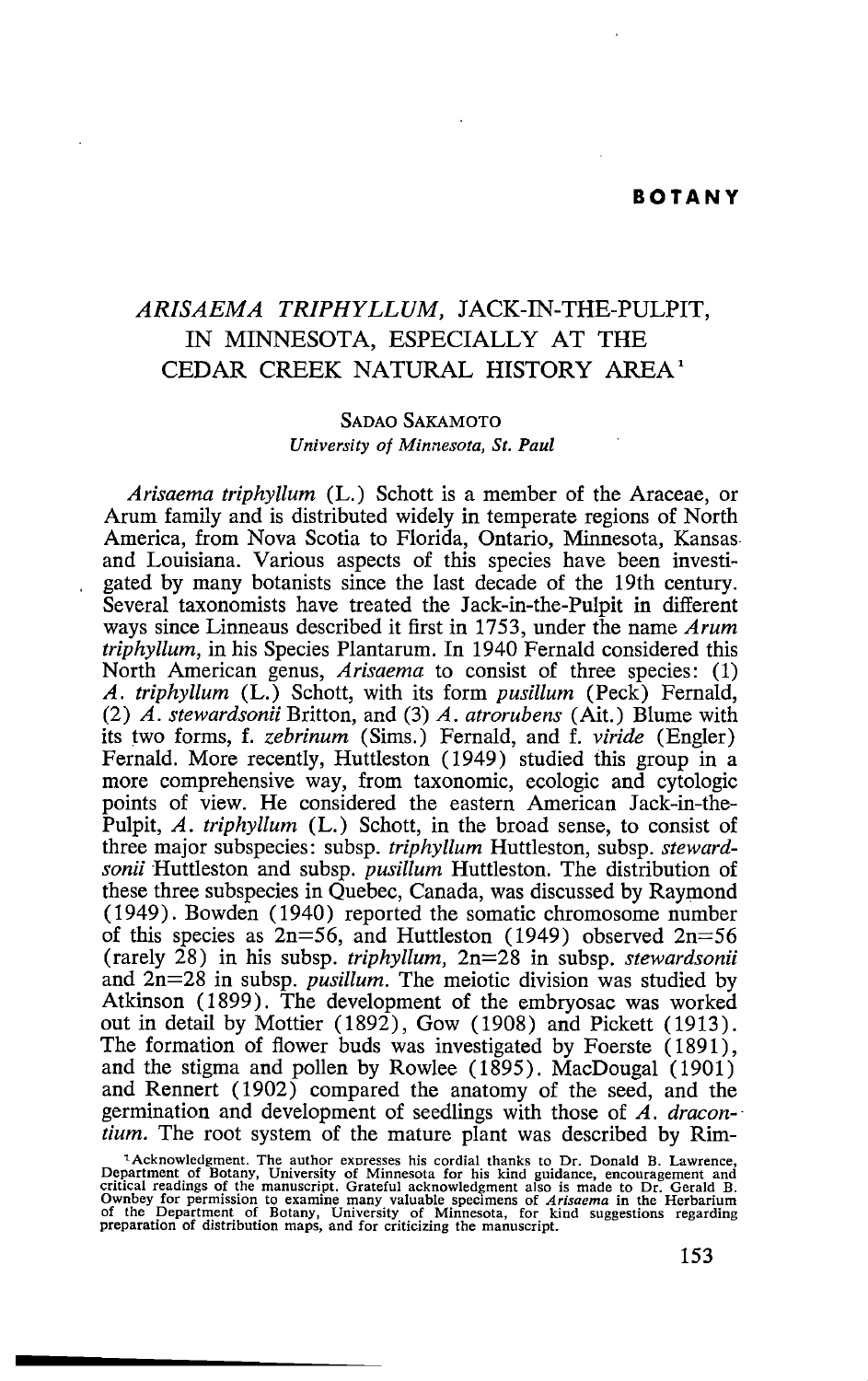bach (1900). A disease inflicted by the common systemic rust, *Uromyces caladii,* Farl. has been studied by Rice (1934), Pady (1939), and others. Sex and sex-reversal are most interesting features of this species. Observations on change of sex-expression from one year to another, and detailed experimental works on sex-reversal have been reported by Atkinson (1898), Gow (1913), Schaffner (1921, 1922a,b, 1925, 1926) and Camp (1932). Schaffner's studies in particular are of interest. Camp presented a diagram of the normal life history of this species showing relations between size of the corm, its catalase activity, and sex-expression. A comprehensive review of the first 24 years of botanical work on *Arisaema triphyllum,*  other than taxonomic, was made by Pickett ( 1915), with the addition of his own new findings, and illustrated with many beautiful drawings and photographs.

The present paper is concerned with distribution in Minnesota, with variations in purple pigmentation, sex, quantitative differences between male and female plants, and fruit- and seed-fertility of this species as observed in 1960 at the Cedar Creek Natural History Area, Minnesota.

DISTRIBUTION IN MINNESOTA: In Minnesota two species of Ari*saema, A. triphyllum* and *A. dracontium* (L.) Schott, are found. Moore and Tryon (1946) reported three species of *Arisaema, A. atrorubens* (Ait.) Blume, *A. stewardsonii,* Britton, and *A. dracontium,* in their checklist of Minnesota vascular plants. But in the present study, Huttleston's terminology is followed. This considers *A. triphyllum* of Minnesota to have two subspecies: (1) subsp. *triphyllum* Huttleston, and (2) subsp. *stewardsonii* Huttleston. A study was made of the distribution of the two species (A. *triphyllum* and *A. dracontium,* in Minnesota based upon the herbarium specimens \* of the Department of Botany, University of Minnesota. Of the 135 specimens examined, 129. were *A. triphyllum* and 6 were *A. dracontium.* The collections of the former consist of 126 specimens of subsp. *triphyllum* and 3 of subsp. *stewardsonii.* Collection locality of each specimen was plotted on the map as shown in Figure 1. However, each mark does not necessarily represent a single specimen. For example, there were 13 specimens from Hennepin County but these are shown by only 6 dots. Since herbarium specimens are not collected at random, density of marks does not show the frequency in nature of these species in Minnesota. Localities of 4 specimens of subsp. *triphyllum* and 2 of *A. dracontium* could· not be ascertained because of the lack of description of the exact locality.

*Arisaema triphyllum* subsp. *triphyllum* is differentiated from subsp. *stewardsonii* by the following characters according to Huttleston (1949). (1) Spathe-tube of the former is smooth or obscurely fluted with broad flanges at tops, but that of the latter is green with very prominent white flutings or ridges, with narrow or moderately broad flanges at tops. (2) The former usually grows in moist, but not

•The specimens had been recently examined and annotated by Donald G. Huttleston, a specialist in this genus.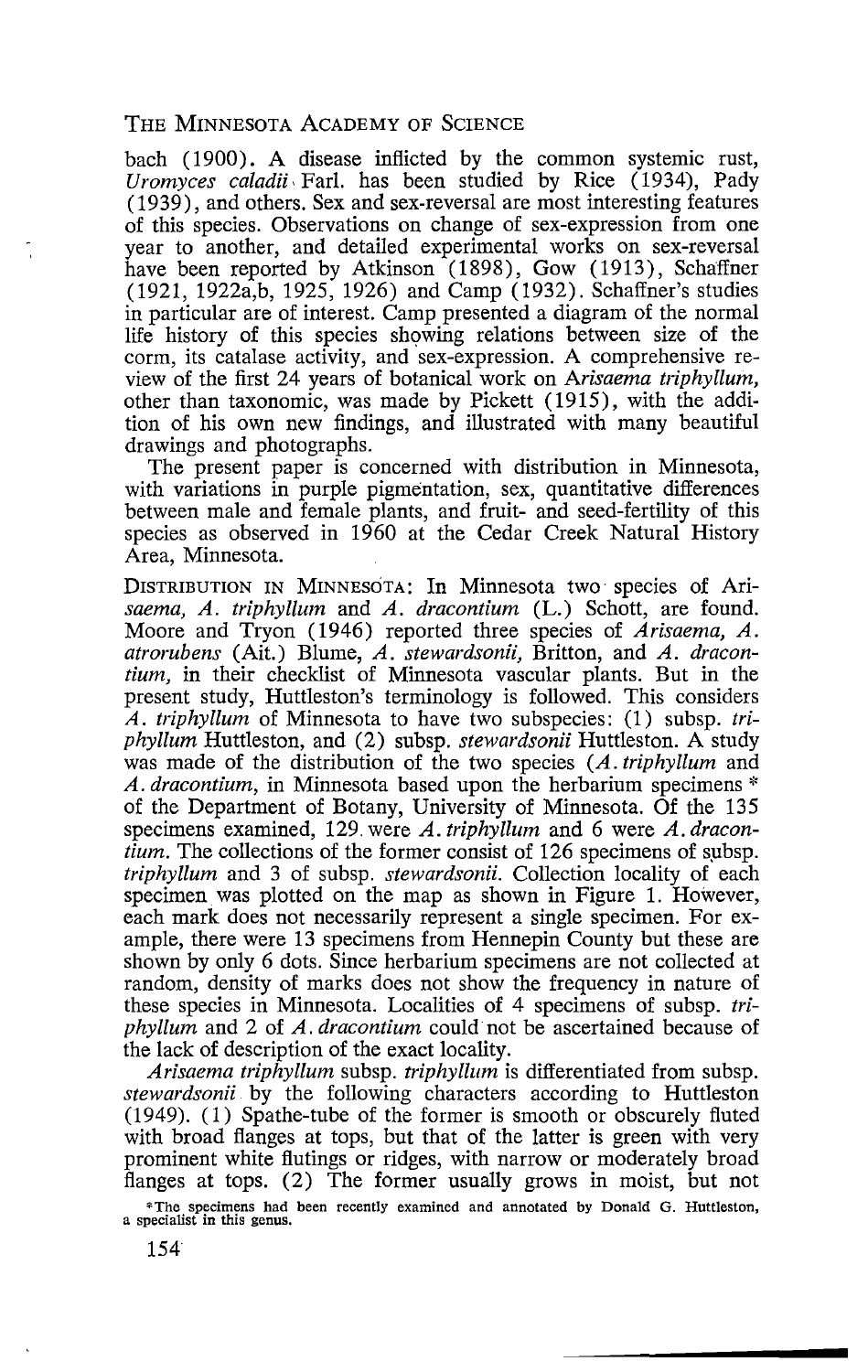#### PROCEEDINGS, VOLUME TwENTY-NINE, 1961

wet, locations along water course; the latter is found in wet, boggy locations. (3) The somatic chromosome number of the former is 56 (rarely 28), but that of the latter is always 28. Subspecies *triphyllum* has been collected from most of the counties of Minnesota as show in Figure 1. Three specimens of subsp. *stewardsonii* which were collected in swamps, were found in only three counties: Koochiching, Itasca and Isanti. *Arisaema dracontium* occurs only in the southeast corner of Minnesota, in Winona and Houston Counties.

In 107 specimens of subsp. *triphyllum,* the following three color phase variations of the inner-upper part of the spathe were observed ( 15 specimens were excluded because they were fruiting plants in which the spathe colors are gone) :

Type  $A$ -Pale green with no stripes  $\dots \dots \dots 21$  specimens



Fig. 1. Distribution of *Arisaema* in Minnesota based upon the herbarium speci- mens at the University of Minnesota, Minneapolis.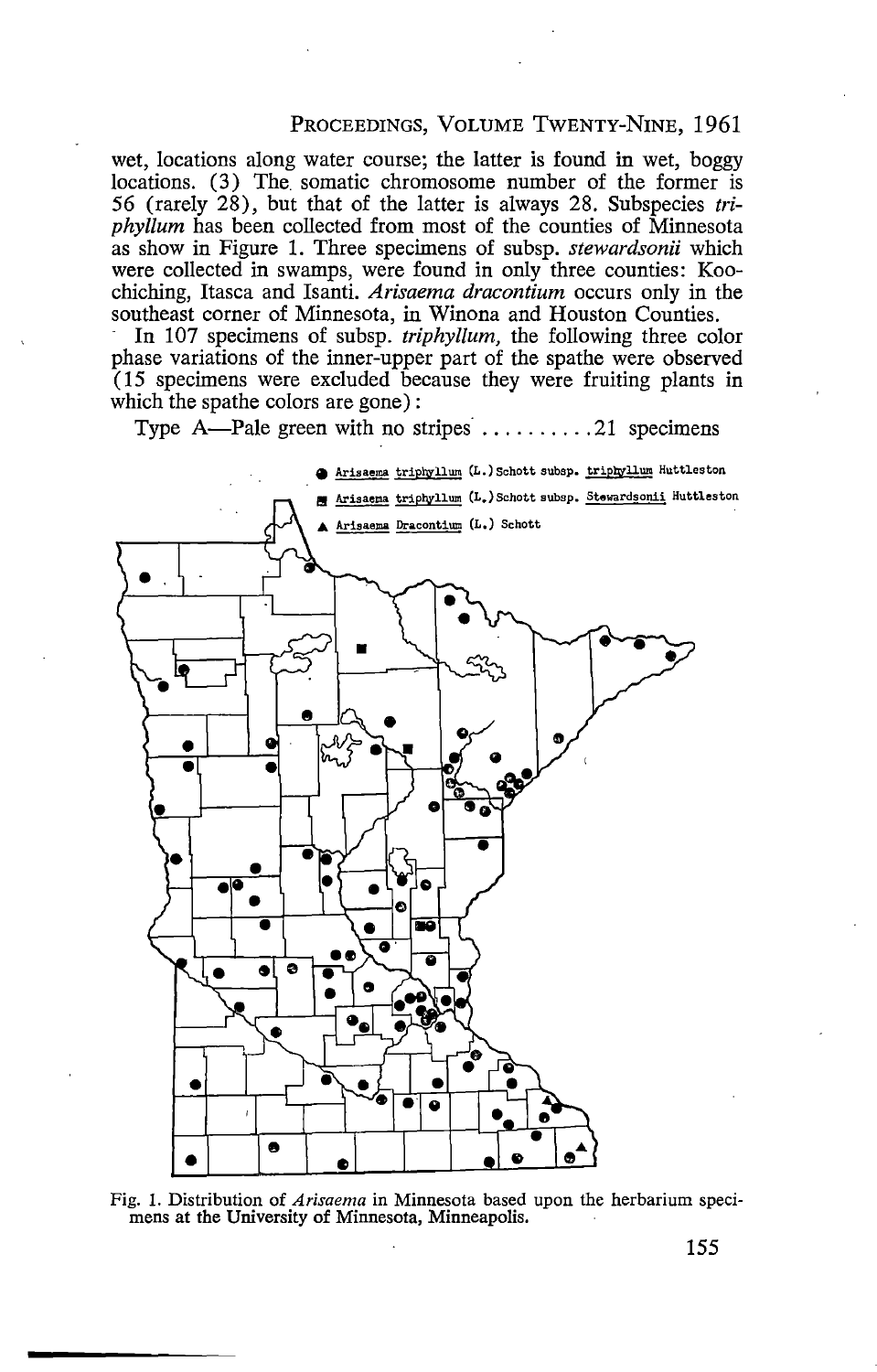Type B—Pale green with light purple stripes.... $69$  specimens Type  $C$ —Pale green with deep purple stripes .... 17 specimens

Distribution of these three variants is shown in Figure 2. In this figure each specimen was plotted by one mark. As may be seen, type B is the most common in Minnesota. Type A is distributed rather at random. Types A and B were found at the same place in some counties. Distribution of type C is the northeastern part of the state, known as the Arrowhead Country: St. Louis, Lake and Cook counties, and in Carlton, Itasca and Pine counties, characterized by evergreen forest. Extensive field observations, and ecological and genetical experiments on such plants will be necessary before one can



Fig. 2. Distribution of three color phase variations of the spathe of *Arisaema triphyllum* subsp. *triphyllum* in Minnesota.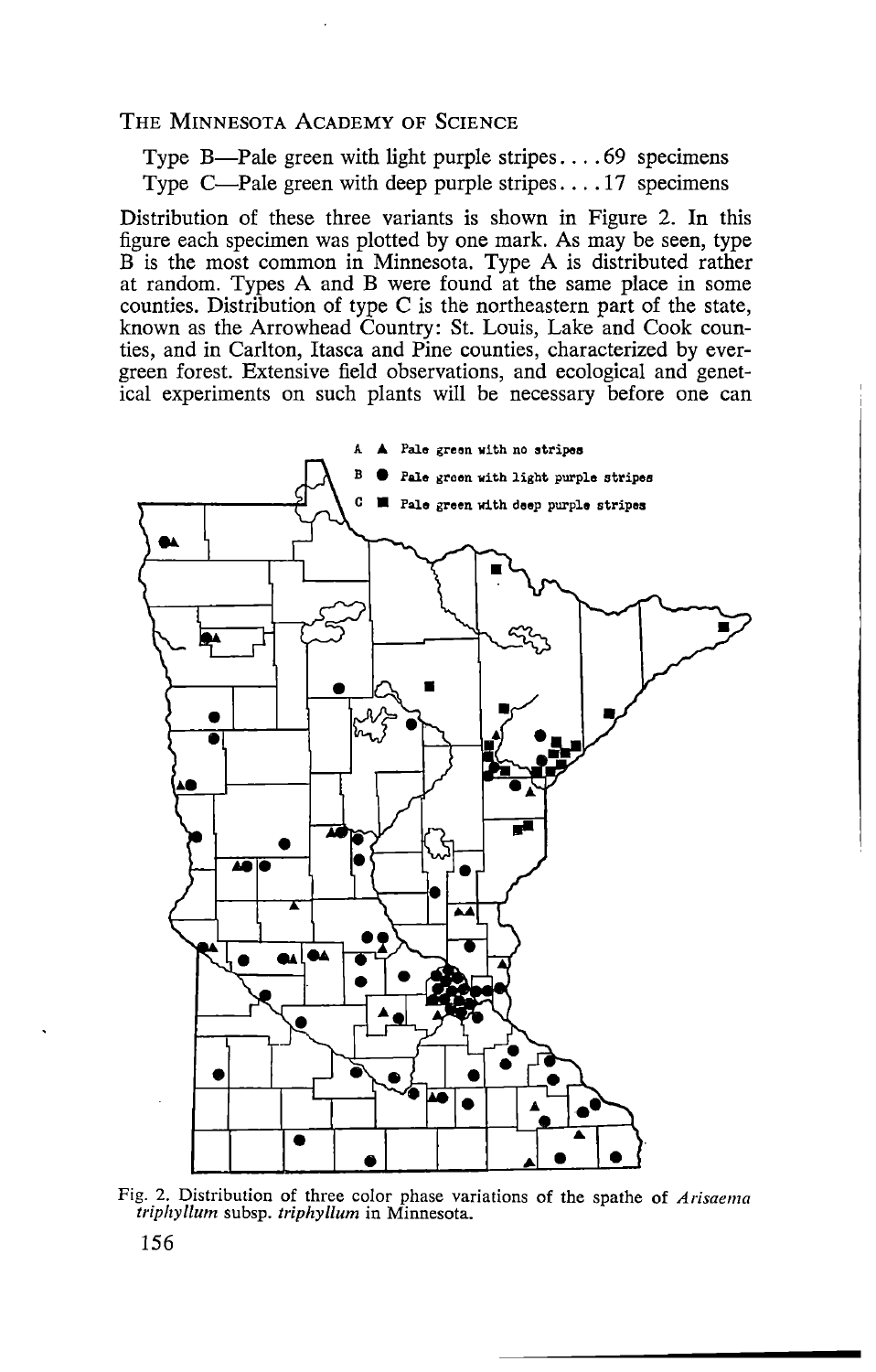hope to ascertain what specific factors govern the distribution of plants with deep colored spathes.

THREE OBSERVATION-STATIONS IN THE CEDAR CREEK NATURAL HIS-TORY AREA. *Arisaema triphyllum* is usually found in the moist forests. In this area *A. triphyllum* subsp. *triphyllum* has been recorded as *A. atrorubens* f. *zebrina* by Moore ( 1952). The following studies were mainly carried out at three Stations in the Cedar Creek Natural History Area, Anoka County, Minnesota, located 30 miles north of Minneapolis, in the period from April 13 to September 11, 1960. Some ecological characteristics of the Stations are shown in Table 1. Simply stated, Station I is swamp, Station II is transitional from swamp to upland, and Station III is upland, all three in deciduous forest.

TABLE 1. Ecological Descriptions of Three Stations in the Cedar Creek Natural History Area.

| Station No.                                   |                                                                                | п                                                                                                       | ш                                                                                                      |
|-----------------------------------------------|--------------------------------------------------------------------------------|---------------------------------------------------------------------------------------------------------|--------------------------------------------------------------------------------------------------------|
| Location                                      | southwest side of oratory, near the<br>the field laboratory   Lawrence cottage | Low land ca. $25 \text{ m}$ Lowland ca. $650 \text{ m}$<br>southwest from the west from the lab-        | Upland immediate-<br>ly south of the old<br>road between the<br>laboratory and the<br>Lawrence cottage |
| Edaphic<br>condition                          | Wet swamp on<br>peat                                                           | Moist swamp,<br>swamp margin and<br>poorly drained<br>upland                                            | Mesic upland with<br>well drained sandy<br>soil                                                        |
| Representative<br>trees forming<br>the canopy | Black<br>alder, red<br>birch.<br>maple, tamarack<br>and poison sumac           | ash, white   American elm, ald-   Oak, white birch,<br>er, white birch and aspen, Juneberry<br>tamarack | and cherry                                                                                             |

#### *Variations in purple pigmentation:*

Color variation in plant parts is one of the most characteristic variations in the natural populations of this species. Bract sheath, stem, petiole, peduncle and flower show many color phase variations. Most plants in the Cedar Creek Natural History Area were purple colored. Plants having no purple color at all except very slightly colored spathe and purple anthers were only rarely found. Of the 119 plants observed, only 3 were of this type.

Color variations in inflorescence and flower parts, spathe, spadix, anthers and stigmata, were observed at Station II and III (Figure 3). As shown in Figure 3, four degrees of pigmentation, deep colored colored, slightly colored and no purple color, were found. Plants at Station II showed more diversity than those at Station III. Generally, the plant having purple color in spathe, in spadix and in anthers (male plant), and no purple color in stigmata (female plant), are most common in this Area. Plant having colored stigmata were found rarely.

#### *Sex:*

*Arisaema triphyllum* is often referred to as a dioecious species with male (staminate) and female (carpellate) plants. But sex of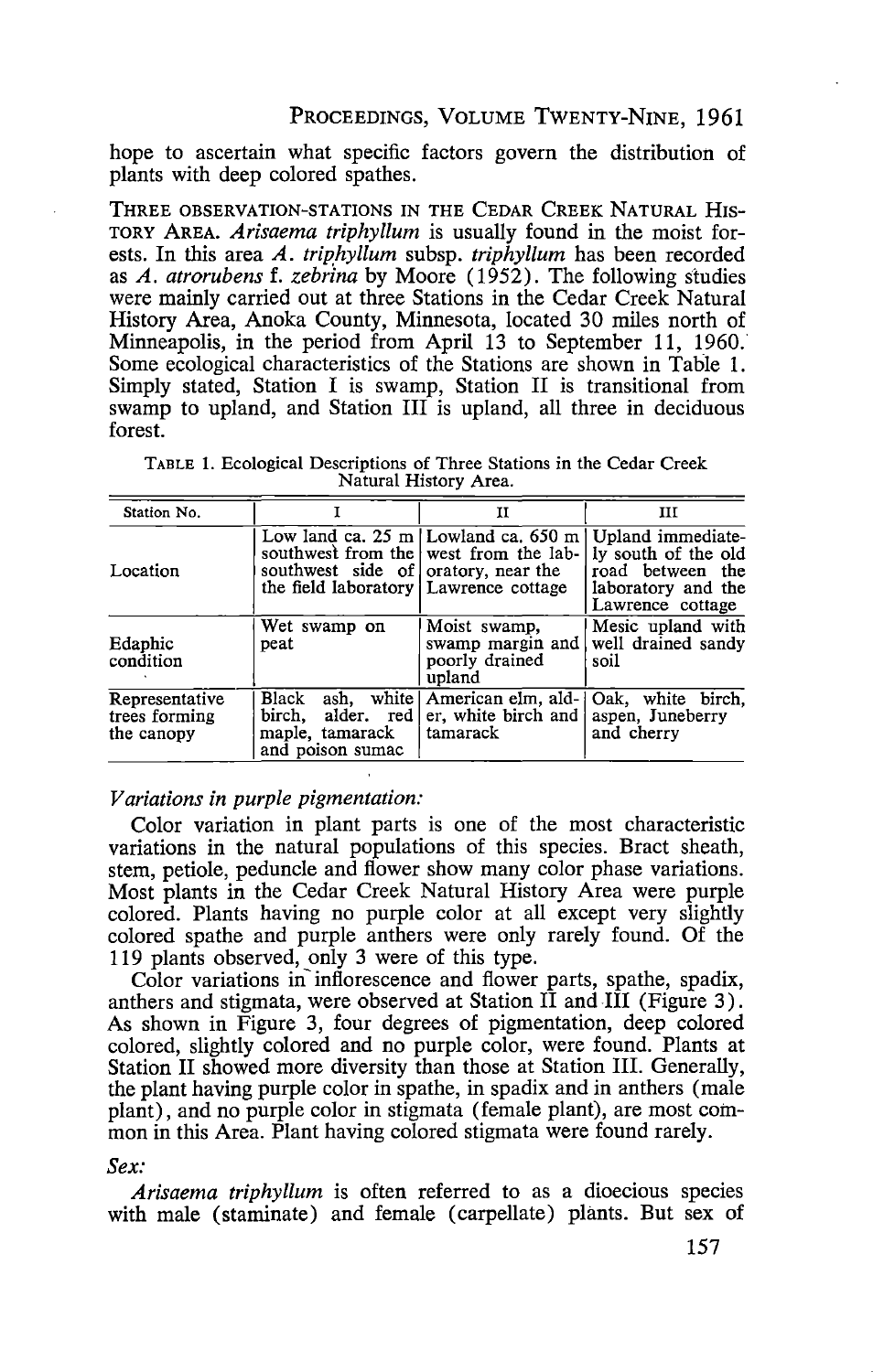

Fig. 3. Color variations in spathe, spadix, anthers and stigmata at the Cedar Creek Natural History Area.

 $++$  deep colored  $+$  colored  $\pm$  slightly colored  $-$ no purple color

this species has been shown elsewhere in its range to change with age during the normal life span, and also to change with environmental conditions. Moreover, considerable numbers of the plant bear inflorescences which have both male and female flowers, i.e. intermediate or monoecious, in natural conditions. These phenomena have been studied extensively by several authors as discussed previously. A male inflorescence consists of many male flowers without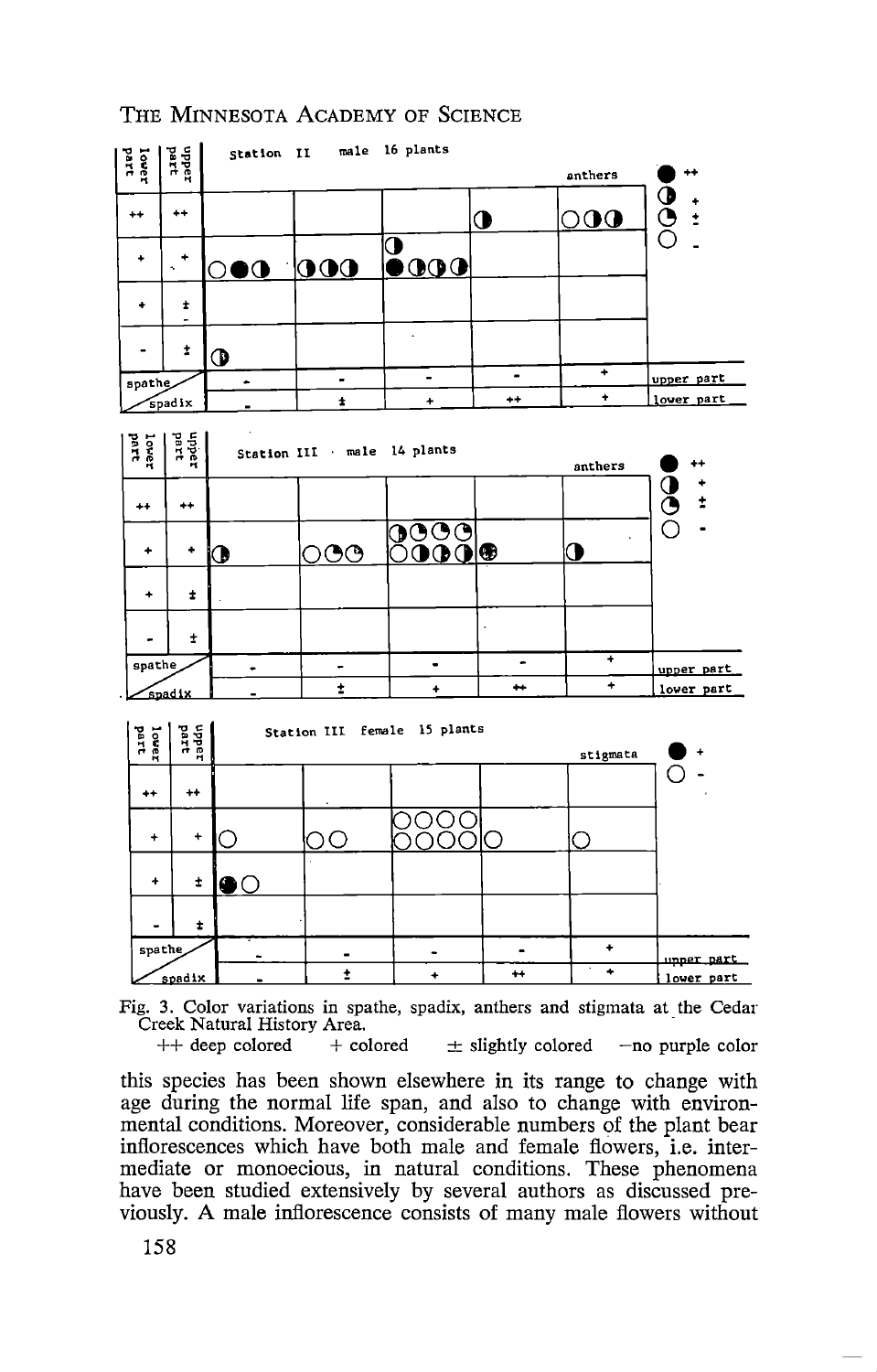#### PROCEEDINGS, VOLUME TwENTY-NINE, 1961

petals and calyces. Each male flower usually consists of 2, 3, or 4 anthers with very short and thick filaments. A female inflorescence is an aggregate of ovaries without petals and calyces. Flowers in the male inflorescence start to bloom (i.e. the time of anthesis or pollen shedding) from the middle part of the inflorescence toward both upper and lower extremities. In the female inflorescence, the time when the flower is ready for pollination is not easily detected because of the lack of a good indicator such as pollen shedding in the male. However, it seems likely that the order of flowering is similar in the female inflorescence.

| Station No.               |       | н         |           | TTT        |
|---------------------------|-------|-----------|-----------|------------|
| Sex                       |       | male      | male      | female     |
| No. of plants observed    |       | 16        | 14        | 16         |
| No. of flowers            | Range | $26 - 54$ | $39 - 59$ | $43 - 112$ |
| per inflorescence Average |       | 41.1      | 44.9      | 64.6       |

TABLE 2. Number of flowers in male and female inflorescence.

The number of flowers per inflorescence in male and female plants as observed at Stations II and III is shown in Table 2. Range and average number of flowers are greater in female than in male. In the course of this study three types of inflorescences, male, intermediate and' female, were found in the Cedar Creek Natural History Area as shown in Figure 4. In intermediate inflorescences, termed



Fig. 4. Three types of inflorescence in *A. triphyllum* at the Cedar Creek Natural History Área.<br>(1) male (2) intermediate (3) female a. predominantly male

- - - b. predominantly female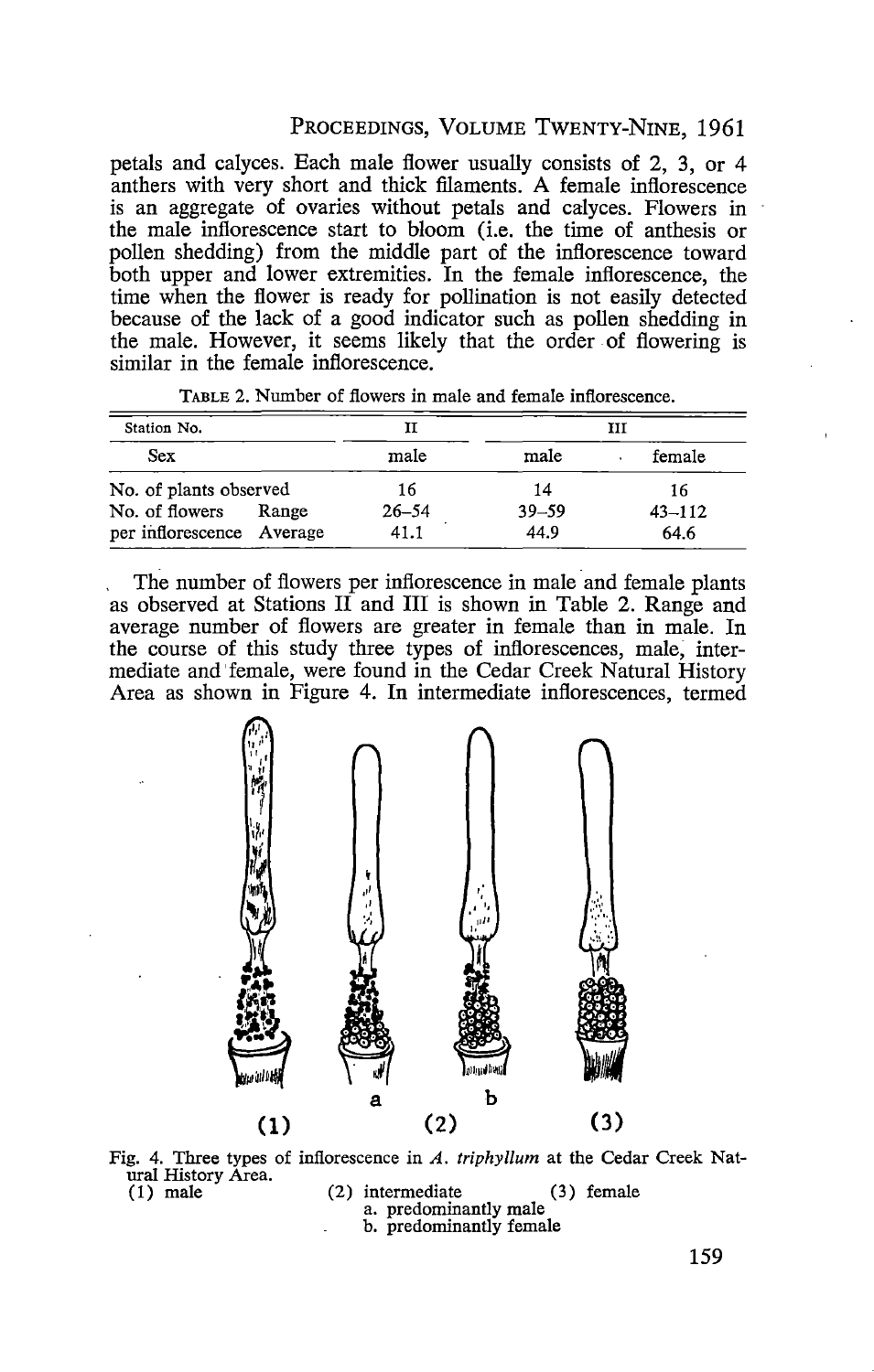"predominantly male", more male flowers than female flowers occurred and in "predominantly female" inflorescences the reverse was observed.

On June 1, random samplings of inflorescence were made at Stations I, II, and III. These were collected in two polyethylene bags, one for plants with one leaf and the other for plants with two leaves. The sex of each inflorescence in each collection was subsequently examined in the laboratory. The results are presented in Table 3. Frequency of male plants at Station I was very high (89.4% of total plants collected at that Station) but that of female plants was very low  $(4.2\%)$ . To the contrary, almost equal numbers of male and female plants were collected at Station III. The proportion of male and female plants at Station II was intermediate between Stations I and III. Considering the ecological descriptions of the three Stations as shown in Table 1, Station I would seem to have lower oxygen and nutrient levels, except perhaps for nitrogen, and to have higher moisture as compared with Station III. At each station several intermediate plants  $(2.6\n-9.1\%)$  were found. In total, the proportion of male plants was 71.4%, of intermediate 5.9%, and female 22.7% in the populations studied. Similar results were obtained by Schaffner  $(1\overline{9}2\overline{2})$ . He observed 1874 plants in five different ecological habitats. Of them, 1163 (62.1%) were male, 267 (14.2%) were intermediate and 444 (23.7%) were female plants. He pointed that there is a large fluctuation in sex ratios for the different habitats, and that the male (staminate) plants are always much in excess as compared with either the female ( carpellate) or the intermediate individuals. Of the 88 plants with only one leaf, in the Cedar Creek study, 87.5% were male plants, and of the 31 plants with two leaves 67.7% were female plants as shown in the last column of Table 3. Although Schaffner (1922) stated that both one-leaved and twoleaved plants were either staminate or carpellate in about equal proportions, observations of the present study show that the plants with but a single foliage leaf were usually males, those with two foliage leaves were usually females.

Seven intermediate inflorescences, 4 predominantly male and 3 predominantly female, were collected at the three stations. The proportion of male and female flowers in each inflorescence was ascertained as shown in Table 4. It is estimated that such intermediate plants may be of intermediate age within the whole life span, between the single foliage leaf male condition of youth and the two foliage leaf female condition of the old plants, or else they may be in a labile condition induced by the environmental factors. Atkinson (1898) seems to have been the first to report that some plants produced totally male inflorescence, others produced totally female inflorescences, and still others produced flowers of both sexes on the same inflorescences. Gow (1913), Pickett (1915), Schaffner (1921, 1922, 1925), and Camp (1932) noted this also, in careful observations on successive seasonal sex-reversals, and in some cases in controlled experiments as well. In the present obervations, male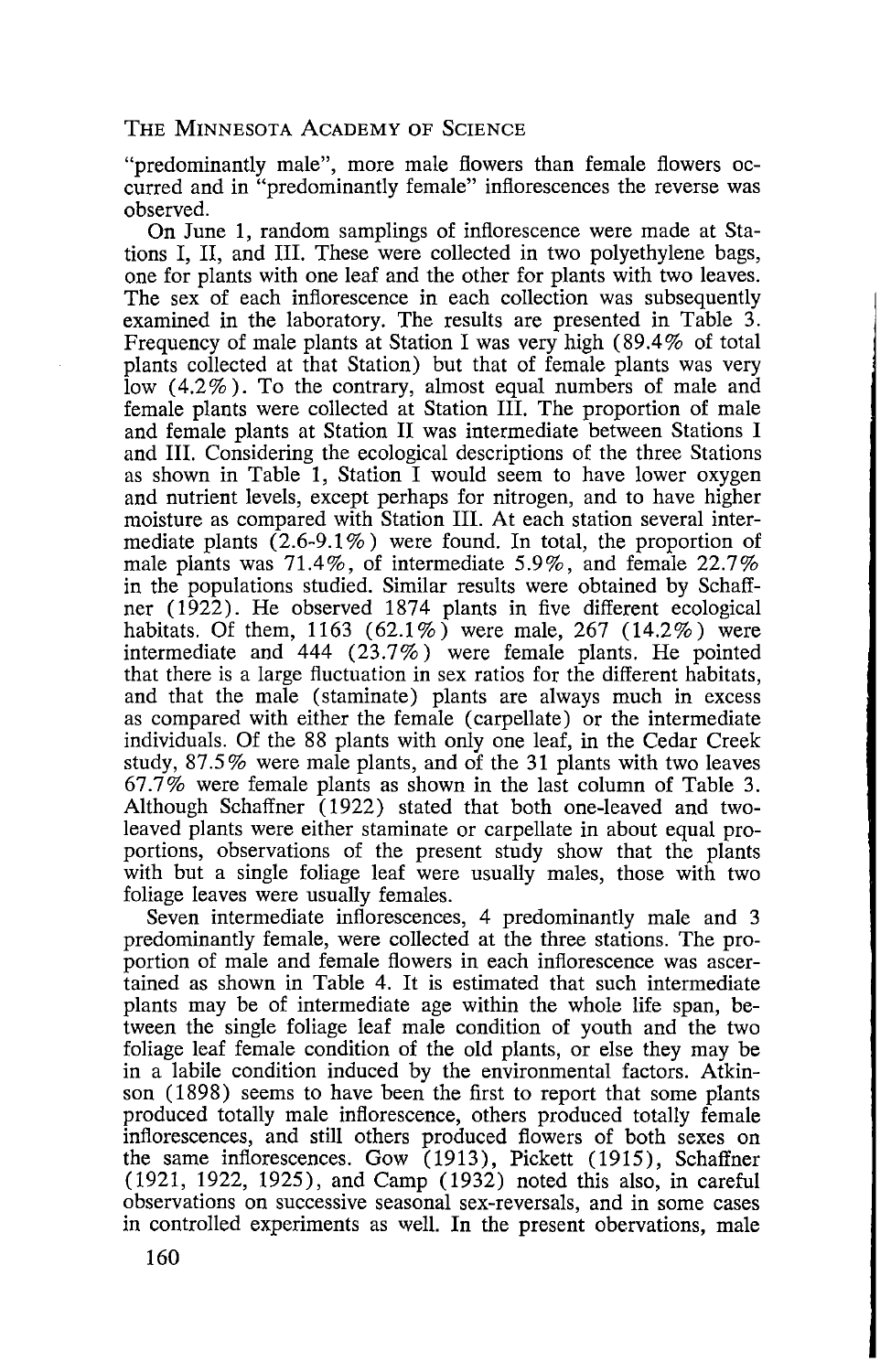#### PROCEEDINGS, VOLUME TWENTY-NINE, 1961

| Station No.             |                | Ĩ            | н           | ш                 | Total                   |
|-------------------------|----------------|--------------|-------------|-------------------|-------------------------|
| Plants with one leaf:   |                |              |             |                   |                         |
| male                    | predom. male   | (97.4)<br>37 | 29 (82.9)   | 11(73.3)<br>2     | 77<br>(87.5)            |
| intermediate            | predom. female | 3.6)<br>0    | (2.8)       | (20.0)            | (.5.7)<br>$\frac{2}{6}$ |
| female                  |                | 0            | 5<br>(14.3) | (6.7)             | (6.8)                   |
| Subtotal                |                | 38           | 35          | 15                | 88                      |
| Plants with two leaves: |                |              |             |                   |                         |
| male                    | predom. male   | (55.6)       | 0<br>0      | (16.7)<br>3       | (25.8)<br>8             |
| intermediate            | predom. female | (22.2)       | o           | 0                 | (6.5)                   |
| female                  |                | 2<br>(22.2)  | 4           | (100.0) 15 (83.3) | 21 (67.7)               |
| Subtotal                |                | 9            | 4           | 18                | 31                      |
| Total:                  |                |              |             |                   |                         |
| male                    | predom. male   | 42 (89.4)    | 29 (74.3)   | 14 (42.4)         | 85 (71.4)<br>4          |
| intermediate            | predom. female | (6.4)<br>2   | (2.6)<br>0  | (9.1)             | (.5.9)<br>٦             |
| female                  |                | 2<br>4.2)    | (23.1)<br>9 | 16(48.5)          | (22.7)<br>27            |
| Total                   |                | 47           | 39          | 33                | 119                     |

TABLE 3. Frequency of male, intermediate, and female plants in relation to number of leaves per plant in the Cedar Creek Natural History Area.<br>• Percentages are shown in parentheses.

flowers in the intermediate inflorescence always occupied the upper part of the inflorescence in both predominantly male and predominantly female types. Pickett (1915) and Schaffner (1921) found examples of the reverse arrangement and also cases of male and female flowers irregularly mixed in a single inflorescence, as well as the condition of male flowers above as in the present study.

TABLE 4. Proportion of male and female flowers in the intermediate inflores- cence. Percentages are shown in parentheses.

|                                      | Station No. | Male flowers                                 | Female flowers                                       | Total                  |
|--------------------------------------|-------------|----------------------------------------------|------------------------------------------------------|------------------------|
| Predom. male:                        |             |                                              |                                                      |                        |
| one plant<br>two plants              | Н<br>ш<br>ш | (93.2)<br>(78.8)<br>41<br>(74.0)<br>37       | (6.8)<br>(21.1)<br>(26.0)<br>13                      | 44<br>52<br>50         |
| one plant                            |             | (65.0)<br>39                                 | 21(35.0)                                             | 60                     |
| Average                              |             | 39.5 (76.7)                                  | 12.0(23.3)                                           | 51.5                   |
| Predom. female:                      |             |                                              |                                                      |                        |
| no plants<br>one plant<br>two plants | п<br>ш      | none<br>-1.6)<br>8<br>(13.8)<br>(18.3)<br>11 | none<br>(98.4)<br>61<br>(86.2)<br>50<br>49<br>(81.7) | none<br>62<br>58<br>60 |
| Average                              |             | 6.7(11.2)                                    | 53.3 (88.8)                                          | 60.0                   |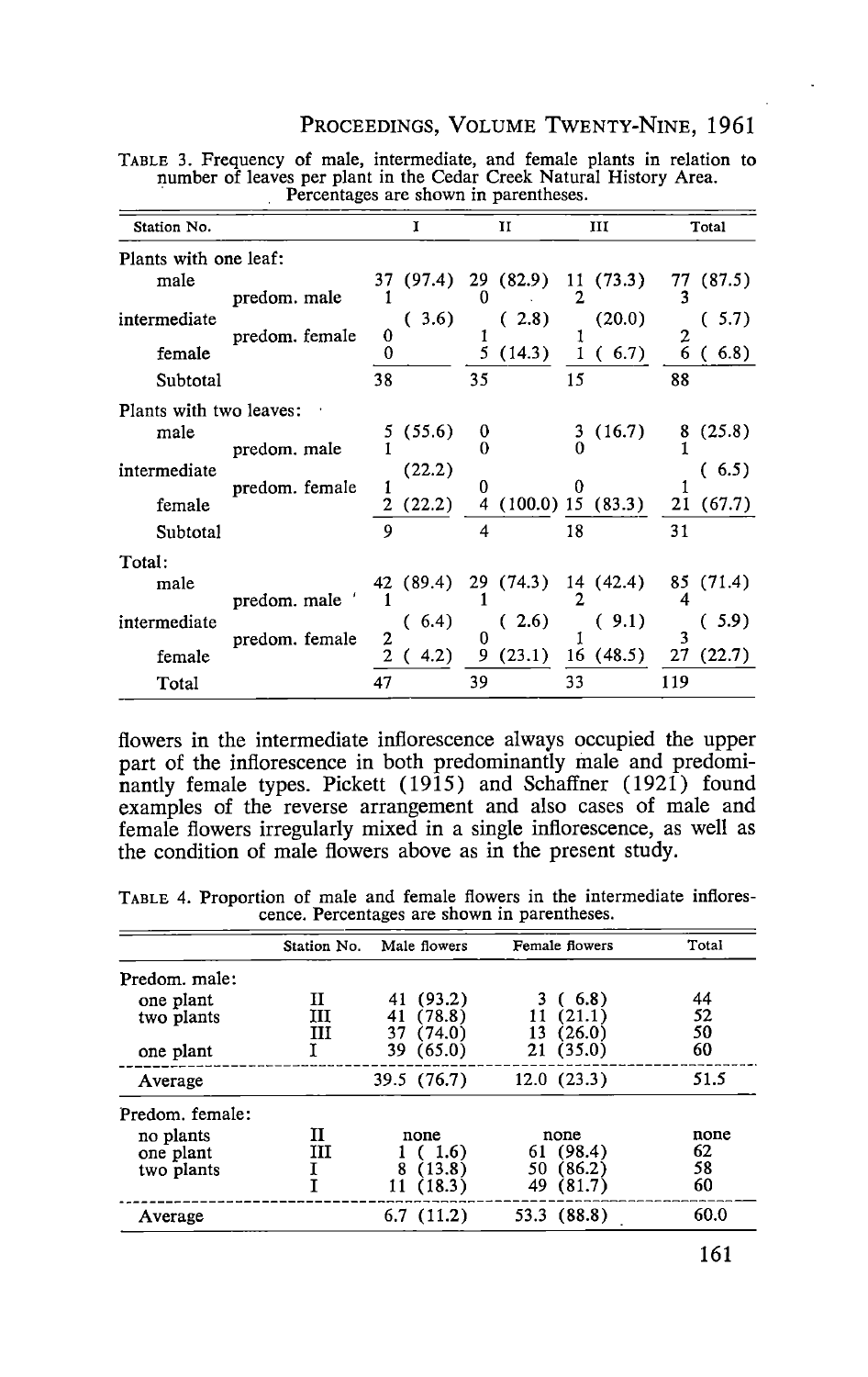#### *Quantitative differences between male and female plants:*

Twelve quantitative characters of 29 male and 9 female plants at Station II were measured on May 25. Range and average of each character in both sexes is shown in Table 5. Of the 9 female plants, 4 had a second leaf but that leaf was not measured. Order of leaflets of the first (larger) leaf was designated as first, second and third from the left hand side, as viewed from above. Female plants are larger in length of outermost bract, petiole, leaf, spathe and- spadix, and especially the stem of female plants is notably longer (11.2cm) than that of male (3.7cm). One exception is the length of peduncle which is greater in male ( 8.9cm) than in female (6.1cm). With that exception, it is concluded that female plants are larger than male plants. As Camp (1932) clearly pointed out, usually plants of this species as they pass through life are at first immature non-flowering (asexual), then male, in still later years intermediate (monoecious), and finally female in the normal life history of this species. He assumed this to be true because he found that plants producing male flowers arise from corms characteristically light in weight, while those producing female flowers are heavy. Plants in a transitional or monoecious stage have an intermediate corm weight. He pointed out further that plants with the larger size of corm result in larger plant bodies and are female plants. Also as mentioned above, plants with two leaves were mostly female and those plants should be able to produce larger amounts of photosynthetic products as compared with the plants with one leaf which were mostly male individuals as shown in Table 3.

| Sex                    | Male         |         | Female       |         |  |  |
|------------------------|--------------|---------|--------------|---------|--|--|
| No. of plants observed | 29           |         | 9            |         |  |  |
|                        | Range        | Average | Range        | Average |  |  |
| Length of bract sheath | $3.5 - 10.5$ | 6.0     | $6.0 - 12.5$ | 8.7     |  |  |
| Length of stem         | $0.5 - 8.5$  | 3.7     | $6.0 - 17.0$ | 11.2    |  |  |
| Length of petiole      | $7.0 - 21.0$ | 14.3    | 11.0-18.5    | 15.7    |  |  |
| Length of 1st leaflet  | $5.0 - 10.3$ | 7.1     | $7.5 - 13.0$ | 9.5     |  |  |
| Width of 1st leaflet   | $2.4 - 7.0$  | 3.9     | $4.3 - 7.2$  | 5.5     |  |  |
| Length of 2nd leaflet  | $5.4 - 10.2$ | 72      | $7.6 - 12.5$ | 9.5     |  |  |
| Width of 2nd leaflet   | $2.1 - 6.6$  | 4.0     | $4.0 - 7.2$  | 5.7     |  |  |
| Length of 3rd leaflet  | $4.5 - 10.0$ | 7.2     | $7.2 - 13.0$ | 9.8     |  |  |
| Width of 3rd leaflet   | $2.5 - 6.5$  | 3.9     | $4.0 - 7.0$  | 5.5     |  |  |
| Length of peduncle     | $3.5 - 14.0$ | 89      | $3.5 - 10.0$ | 6.1     |  |  |
| Length of spathe       | $7.0 - 11.0$ | 8.4     | $8.3 - 11.5$ | 10.2    |  |  |
| Length of spadix       | $2.8 - 4.1$  | 3.1     | $3.5 - 5.0$  | 4.1     |  |  |

TABLE 5. Range and average values in centimeters of the quantitative characters in male and female plants at Station II as observed May 25.

#### *Fruit- and seed-fertility:*

In September, fruits of this species became mature with very beautiful vermillion color. Fruit- and seed-fertility of several plants at the three Stations were observed on September 11. Table 6 shows natural fruit- and seed-fertility of 12 plants collected. Several fruits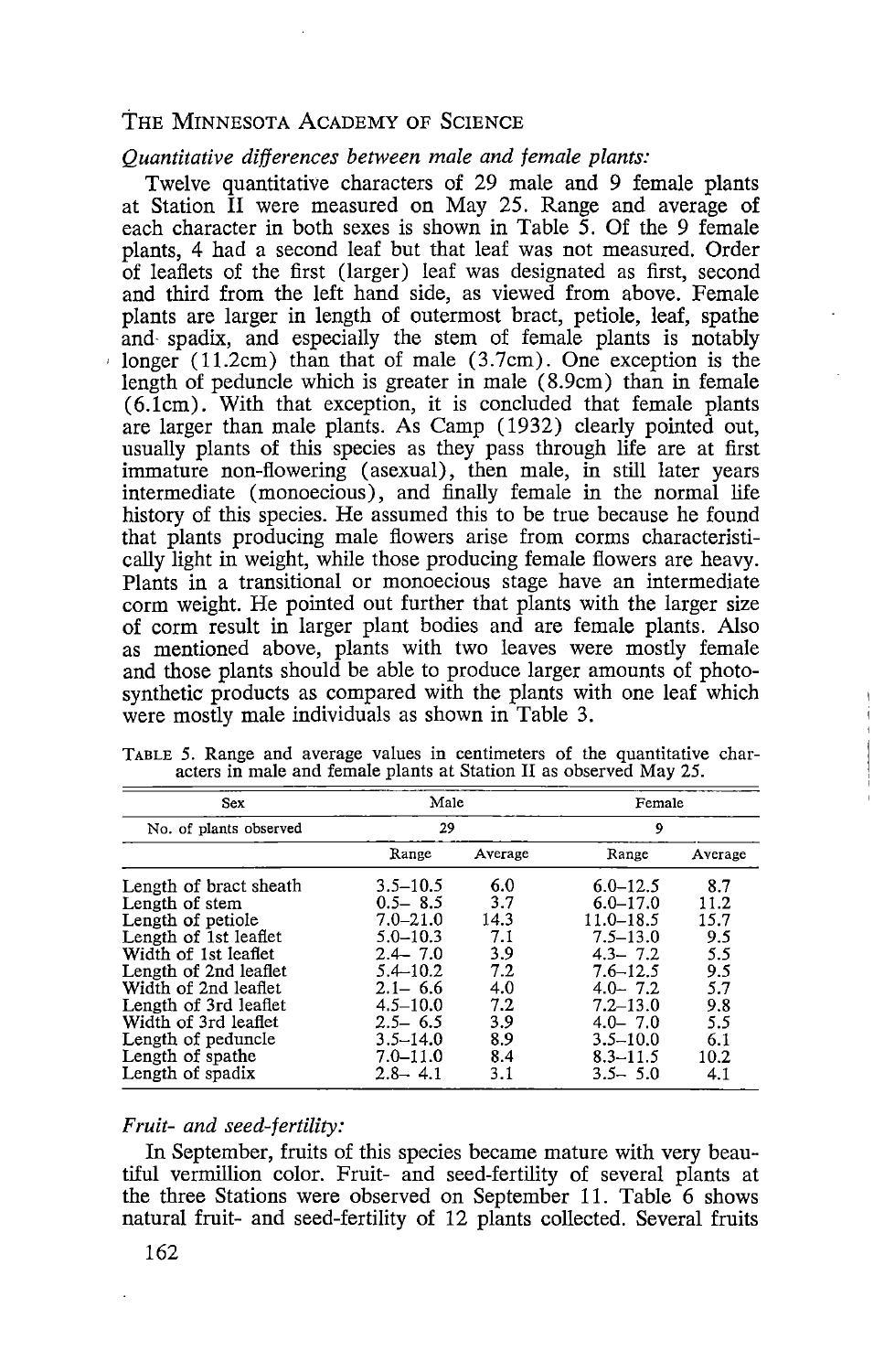|                | No. of<br>Plant<br>Station<br>fruits                                   |                    | No. of<br>intact<br>fruits<br>on in-<br>flores-                      | No. of fruits<br>with seeds<br>Percentages in                                                                                                                                                | No. of<br>fruits<br>without                                    |                                                                     |                                                        | No. of seeds per fruit               |                                                              |                                                     | Average No.<br>of seeds                                                          | Seed-fertility                                                                            |
|----------------|------------------------------------------------------------------------|--------------------|----------------------------------------------------------------------|----------------------------------------------------------------------------------------------------------------------------------------------------------------------------------------------|----------------------------------------------------------------|---------------------------------------------------------------------|--------------------------------------------------------|--------------------------------------|--------------------------------------------------------------|-----------------------------------------------------|----------------------------------------------------------------------------------|-------------------------------------------------------------------------------------------|
| No.            | No.                                                                    | fallen             | cence                                                                | parentheses                                                                                                                                                                                  | seeds                                                          |                                                                     | 2                                                      | 3                                    | 4                                                            |                                                     | per fruit                                                                        | in percent                                                                                |
| 10<br>11<br>12 | $\mathbf{I}$<br>$\overline{\mathbf{u}}$<br>$\mathbf{I}\mathbf{I}$<br>Ш | $\bf{0}$<br>0<br>2 | 57<br>72<br>85<br>62<br>50<br>73<br>77<br>62<br>53<br>48<br>45<br>67 | (66.7)<br>38<br>(56.9)<br>41<br>(18.8)<br>16<br>33<br>(53.2)<br>(10.0)<br>5.<br>(82.2)<br>60<br>(39.0)<br>30<br>27<br>(43.6)<br>(58.5)<br>31<br>28<br>(58.3)<br>20<br>(44.4)<br>(97.0)<br>65 | 19<br>31<br>69<br>29<br>45<br>13<br>47<br>35<br>22<br>20<br>25 | 35<br>22<br>14<br>19<br>4<br>23<br>17<br>26<br>28<br>18<br>13<br>19 | 3<br>11<br>$\overline{2}$<br>10<br>22<br>6<br>10<br>27 | 0<br>$\bf{0}$<br>11<br>$\bf{0}$<br>8 | 0<br>0<br>0<br>4<br>$\bf{0}$<br>0<br>0<br>0<br>$\bf{0}$<br>9 | 0<br>0<br>0<br>0<br>0<br>$\bf{0}$<br>$\overline{2}$ | 1.1<br>1.7<br>1.1<br>1.6<br>1.2<br>1.9<br>1.7<br>1.0<br>1.1<br>1.4<br>1.4<br>2.2 | 15.3<br>20.4<br>4.5<br>17.5<br>2.6<br>33.8<br>13.8<br>9.6<br>13.7<br>16.8<br>12.8<br>45.5 |
| Total          |                                                                        |                    | 751                                                                  | 394 (52.5)                                                                                                                                                                                   | 357                                                            | 238                                                                 | 103                                                    | 37                                   | 14                                                           | 2                                                   |                                                                                  |                                                                                           |
| %              |                                                                        |                    |                                                                      |                                                                                                                                                                                              | (47.5)                                                         |                                                                     | $(60.4)$ $(26.1)$ $(9.4)$ $(3.6)$ $(0.5)$              |                                      |                                                              |                                                     |                                                                                  |                                                                                           |
| Average        |                                                                        |                    | 62.5                                                                 | 32.8                                                                                                                                                                                         | 29.7                                                           |                                                                     |                                                        |                                      |                                                              |                                                     | 1.6                                                                              | 17.6                                                                                      |

 $\sim$ 

#### TABLE 6. Fruit- and seed-fertility of 12 plants collected at three Stations in the Cedar Creek Natural History Area as observed Sept. 11.

 $\mathcal{L}_{\mathcal{A}}$ 

 $\alpha$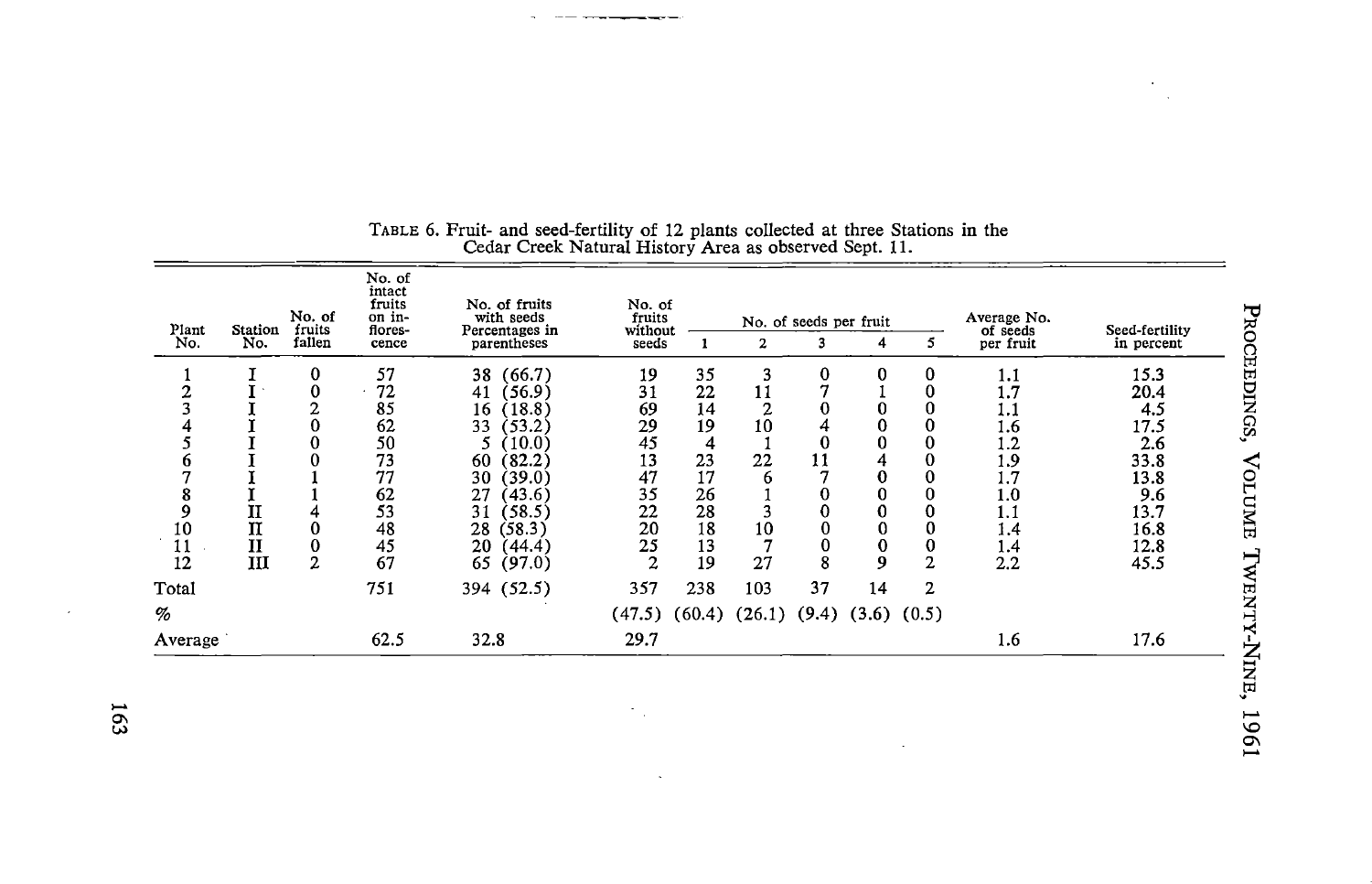( 1-4) of 5 plants had already fallen from the inflorescence to the ground at that time. These fruits were excluded from the further calculations. Fruit-fertility was calculated by the following formula:

#### $\frac{\text{Number of fruits with seeds}}{\text{X}~100}$ Number of intact fruits on inflorescence

Fruit-fertility of each plant is decidedly variable and relatively low and the average of all plants showed 52.5 % . Fruits without seeds were mostly underdeveloped ones compared with seeded fruits and the average proportion is 47.5% of all the fruits. On the contrary, average number of seeds per fruit of each plant is very similar, ranging from 1.0 to 2.2, and 1.6 as the average of 12 plants. In order to calculate seed-fertility, number of ovules per ovary in three female inflorescences which were collected in spring, were counted under the dissecting microscope. Results are shown in Table 7. Unexpectedly, the ovary contained 3 to 7 ovules, and 4.7 ovules per ovary was the average. Gow (1908) stated that the ovary of *Arisaema* contains one to six erect, orthotropous ovules and the averafe number was found to be four, counting over three hundred ovaries. Hence, seed-fertility percent was calculated using the following formula based on the average number of ovules per ovary:

# Number of total seeds<br>Number of intact fruits on inflorescence  $x$  4.7  $x$  100

The values of seed-fertility are shown in the last column of Table 6, and are decidedly variable as are also those of fruit-fertility of each plant (average:  $17.6\%$ ).

| Plant No.   | Total No.<br>оf |              |              |              |              |            |         |
|-------------|-----------------|--------------|--------------|--------------|--------------|------------|---------|
|             | ovaries         | 3            | 4            |              | 6            |            | Average |
|             | $110 + 1*$      | 12<br>(10.9) | 34<br>(30.9) | 40<br>(36.4) | 18<br>(16.4) | 6<br>(5.4) | 4.8     |
| $\mathbf 2$ | 61              | 12<br>(19.7) | 35<br>(57.4) | 14<br>(22.9) |              |            | 4.0     |
| 3           | 60              | 4<br>(6.7)   | 9<br>(15.0)  | 21<br>35.0)  | 21<br>(35.0) | (8.3)      | 5.2     |
| Total       | 231             | 28<br>(12.1) | 78<br>(33.8) | 75<br>(32.5) | 39<br>(16.9) | 11<br>4.7) | 4.7     |

TABLE 7. Number of ovules per ovary in three inflorescences collected in the Cedar Creek Natural History Area. Percentages are shown in parentheses.

• An abnormally large ovary with 23 ovules in it. Irregularity of shape suggests that it resulted from the fusion of 4 ovaries. It is excluded from the tabulation.

Number of seeds per seeded fruit and seed-fertility are evidently very low compared with the number of ovules per ovary. Of 394 seeded fruits,  $60.4\%$  contained only one seed,  $26.1\%$  contained two seeds and the remaining 10.5% are 3 to 5 seeded fruits. Of 231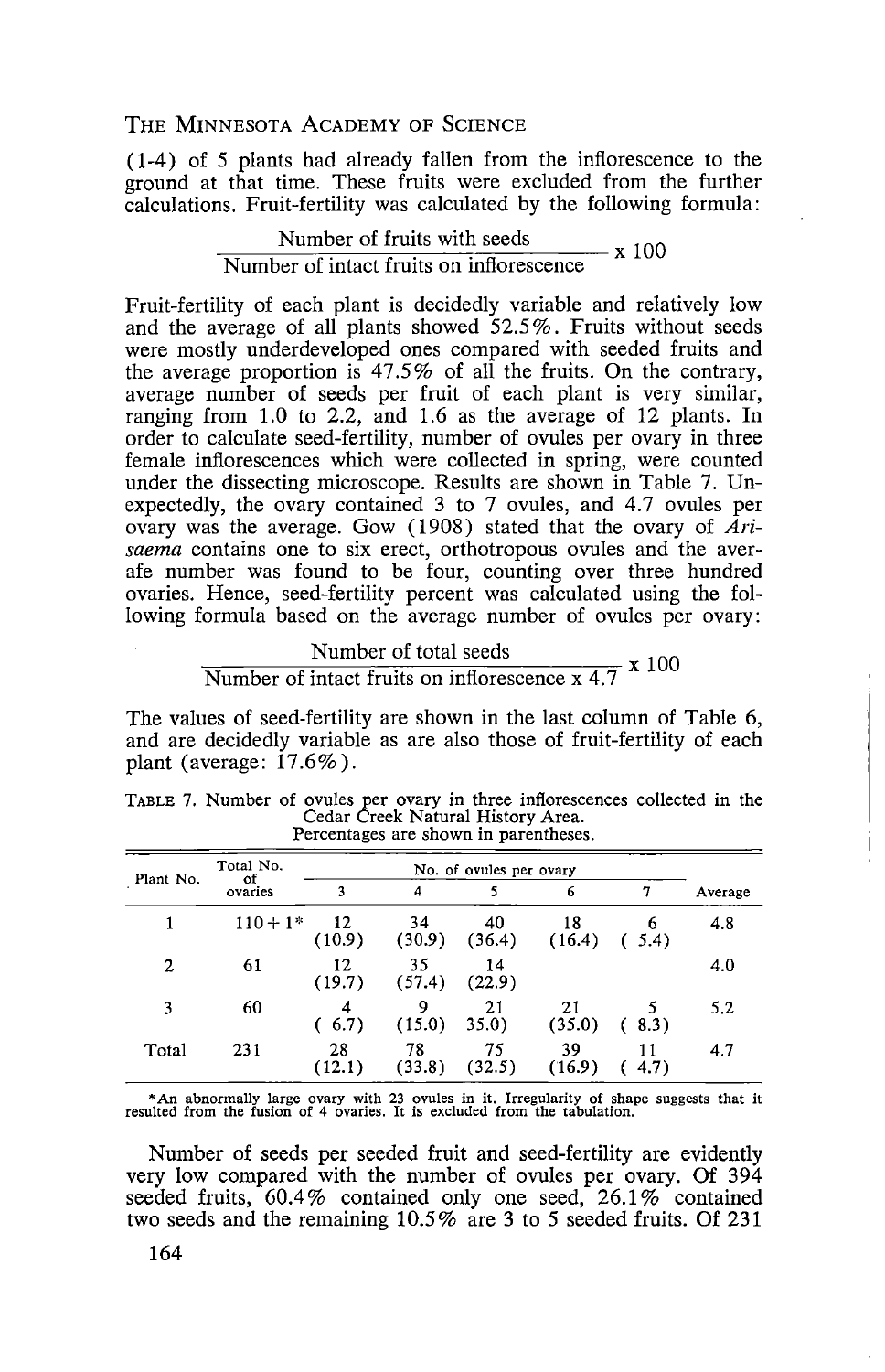#### PROCEEDINGS, VOLUME TWENTY-NINE, 1961

ovaries examined, 12.1%, 33.8%, 32.5%, 16.9% and 4.7% of them contained 3, 4, 5, 6, and 7 ovules, respectively. The relationship between number of seeds and ovules is shown in Figure 5. The former showed the so-called J-shaped distribution which falls off very sharply but the latter is fairly symmetrical in distribution. Means of both curves are very different as mentioned previously. Edwards (1933) observed a tendency of natural seed-setting in *Peltandra virginica* (L.) Kunth., another genus of the Araceae, similar to that of the present study. He noticed that many factors may influence the numbers of seeds that may ripen in the fruits of a given species, important among them being the number of ovules laid down during the development of flower and the number of these that are fertilized. From present observations, the developmenal process of fertilized ovules in the ovary should be examined in detail to clarify the factors causing such peculiar distribution of seed number in fruits. It may be assumed that one of the factors would be something like developmental competition for food among the fertilized ovules during the young stage of fruit development. Further studies are needed. According to the literature, geographical



Fig. 5. Comparison of average number of seeds per fruit and average number of ovules· per ovary.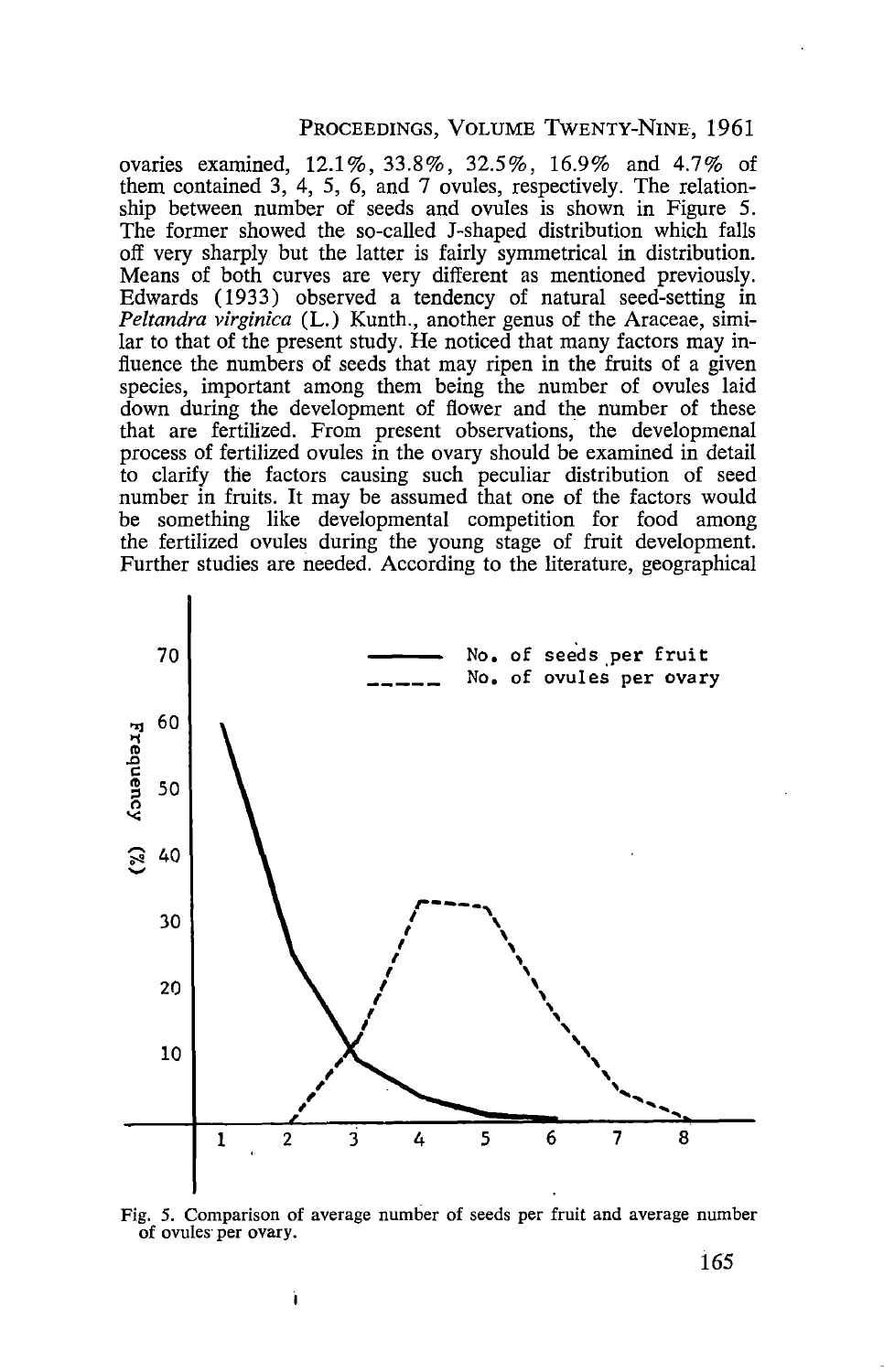distributions of *Peltandra virginica* and *Arisaema triphyllum* are wide and both are common in North America. Judging from the geographical distribution of both species, this tendency toward the production of one-seeded fruits does not seem to put the species at any conspicuous disadvantage as mentioned by Edwards (1933). Propagation by vegetative means is of course important in both these genera.

SUMMARY. In Minnesota two species of *Arisaema, A. triphyllum* with two subspecies: subsp. *triphyllum* and subsp. *stewardsonii,* and *A. dracontium,* are found. The distribution map of these species based upon the herbarium speciments was presented. *Arisaema triphyllum*  subsp. *triphyllum* is most common in Minnesota; *A. dracontium*  occurs only in the southeast corner of the state. In specimens of subsp. *triphyllum,* three color phase variations of the spathe were observed; pale green with no stripes (Type A), pale green with light purple stripes (Type B) and pale green with deep purple stripes (Type C). Type B is most common in Minnesota. Type A is distributed at random. Type C is only found in the northeast part of the state.

The following observations were carried out at three observation Stations in the Cedar Creek Natural History Area, Minnesota.

Color variations in inflorescence and flower parts were very characteristic. Generally, the plants having purple color in spathe, in spadix and in anthers (male plant), and no purple color in stigmata (female plant), are most common in this area.

Flowers in the male inflorescence start to bloom from the middle of the inflorescence toward both upper and lower extremities. Range and average number of flowers per inflorescence are greater in female than in male. Three types of inflorescence, male, intermediate (monoecious) and female, were found. Proportions of these types differed among the Stations according to the environmental conditions. In total, the proportion of male plants was 71.4%, of intermediate 5 .9 % , and female 22. 7 % in the populations studied. The plants with a single foliage leaf were usually males, and those with two foliage leaves usually females.

Of 12 quantitative characters measured, all are greater in female than in male except length of the peduncle.

Fruit- and seed-fertility of each plant were decidedly variable and low, and the average of 12 plants showed 52.5% and 17.6%, respectively. On the contrary, average number of seeds per fruit of each plant was very uniform, ranging from 1.0 to 2.2 and with 1.6 as the average. The ovary contained 3 to 7 ovules and 4.7 ovules per ovary was the average. Number of seeds per fruit was very different from the number of ovules per ovary. It is assumed that one of the factors causing such prominent differences would be something like developmental competition for food among the fertilized ovules during the young stage of fruit development.

÷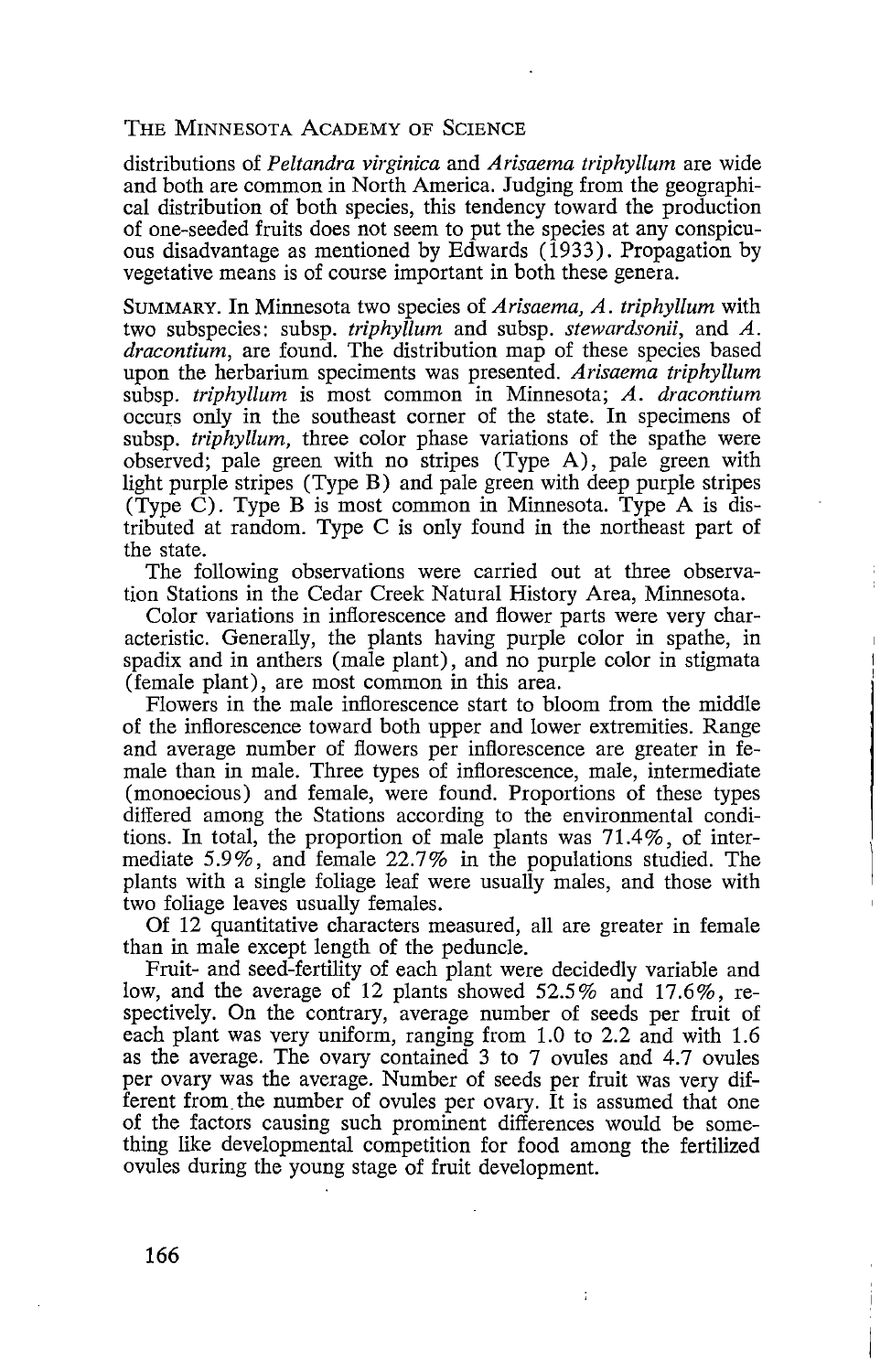#### LITERATURE CITED

- ATKINSON, G. F. 1898. Experiments on the morphology of *Arisaema triphyllum* (Abstract). *Bot. Gaz.* 25:114.
- ATKINSON, G. F. 1899. Studies on reduction in plants. *Bot. Gaz.*  28:1-26.
- BOWDEN, W. M. 1940. Diploidy, polyploidy and winter hardiness relationships in the flowering plants. *Amer. lour. Bot.* 27:357-371.
- CAMP, W. H. 1932. Sex in *Arisaema triphyllum. Ohio lour. Sci.*  32: 147-151.
- EDWARDS, T. I. 1933. The germination and growth of *Peltandra virginica* in the absence of oxygen. *Bull. Torrey Bot. Club* 60:573- 581.
- FERNALD, M. L. 1940. Some spermatophytes of eastern North America. *Rhodora* 42:239-276, 281-302.
- FOERSTE, A. F. 1891. On the formation of the flower buds of spring blossoming plants during the preceding summer. *Bull. Torrey Bot. Club* 18:101-106.
- Gow, J. E. 1908. Embryogeny of *Arisaema triphyllum. Bot Gaz.*  45:38-44.
- Gow, J. E. 1913. Observations on the morphology of the aroids. *Bot. Gaz.* 56: 127-142.
- HUTTLESTON, D. G. 1949. The three subspecies of *Arisaema triphyllum. Bull. Torrey Bot. Club* 76:407-413.
- MACDOUGAL, D. T. 1901. Seedlings of *Arisaema. Torreya* 1 :2-5.
- MooRE, J. W. 1952. The flora of the Cedar Creek Forest Area. *Proc. Minn. Acad. Sci.* 20: 10-19.
- MOORE, J. W. AND R. M. TRYON, JR. 1949. *A preliminary checklist of the flowering plants, ferns and fern allies of Minnesota.* Minneapolis. Univ. Minn. Press.
- MoTTIER, D. M. 1892. On the development of the embryo-sac of *Arisaema triphyllum. Bot Gaz.* 17:258-260.
- PADY, S. M. 1939. Host invasion in systemic infections of *Uromyces caladii. Mycologia* 31 : 590-605.
- PICKETT, F. L. 1913. The development of the embryo-sac of *Arisaema triphyllum. Bull. Torrey Bot. Club* 40:229-235.
- PICKETT, F. L. 1915. A contribution to our knowledge of *Arisaema triphyllum. Mem. Torrey Bot. Club.* 16: 1-58.
- RAYMOND, M. 1949. Notes sur les *Arisaema* du Quebec. *Contr. Lab. Bot. Univ.* Montreal 64:43-50.
- RENNERT, R. A. 1902. Seeds and seedlings of *Arisaema triphyllum*  and *Arisaema dracontium. Bull Torry Bot. Club* 29:37-54.
- RICE, M. A. 1934. The relation of *Uromyces caladii* and other rusts to their hosts. *Bull. Torrey Bot. Club* 61: 155-162.
- RIMBACH, A. 1900. Physiological observations on some perennial herbs. *Bot. Gaz.* 30:171-188.
- ROWLEE W.W. 1896. The stigmas and pollen of *Arisaema. Bull Torrey Bot. Club* 23:369-370.